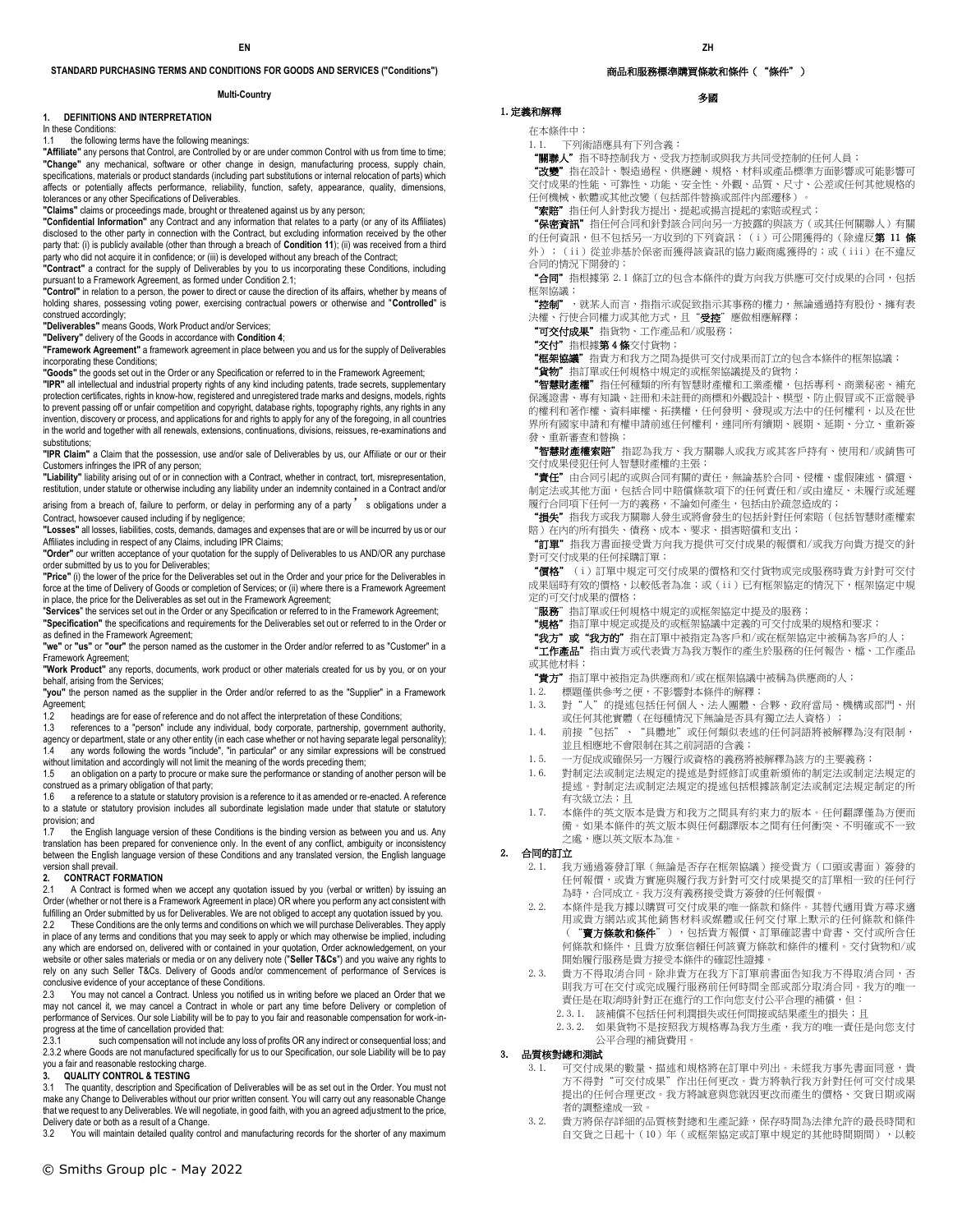period permitted by law and ten (10) years from the date of Delivery (or such other period of time as set out in a Framework Agreement or Order), which we or a third party on our behalf may inspect or receive copies of on demand.<br> $3.3 \times 10^{-10}$ 

We may inspect and test Goods at any time prior to Delivery. You will allow us and our representatives to enter your premises to carry out such inspection and testing and will provide us with all facilities reasonably required. If, following such inspection or testing, we are not satisfied that the Goods will comply with Condition 5.1, you will take all steps necessary to ensure compliance.

3.4 You will maintain a quality control system that meets any international standard as required by us, or which is otherwise approved by us and such test and inspection system as we may require.<br>3.5 You may not deliver the Goods by separate instalments without our prior written co

You may not deliver the Goods by separate instalments without our prior written consent. Instalments will be invoiced separately by you.

## **4. DELIVERY OF GOODS / SUPPLY OF SERVICES**

4.1 Unless otherwise specified in an Order, you will deliver the Goods DDP (Incoterms 2010) to the address specified in the Order during our normal business hours on the date specified in the Order. You will be responsible for off-loading the Goods from the delivery vehicle. Delivery of the Goods will occur when they have been off-loaded at the delivery address.

4.2 You will perform Services in accordance with the applicable timetable communicated to you or as set out in the Order to meet all Specifications.

4.3 Time is of the essence for performance of your obligations under the Contract. If you are late performing your obligations under the Contract, you will pay to us a sum equal to 1.5% of the Price for each week of delay up to a maximum of 15% of the Price. You and we agree that this amount is reasonable and proportionate AND the most effective way of compensating us for part or all of our losses arising from late performance. However, you and we intend that we should be able to recover general damages as well as such sums in circumstances where we have suffered loss in excess of such sums as a result of your late performance. Therefore, our rights to any such sums under this **Conditions 4.3** is without prejudice to any other rights which we may have under the Contract or otherwise in respect of late performance, including the right to sue for damages or other relief and/or to terminate the Contract. A claim for general damages for late performance will be reduced by the amount of such sums under this **Conditions 4.3** actually applied or paid in respect of such late performance.

Services will be accepted by us when we are satisfied that the Services comply with the Specifications. 4.5 You will make sure that the Goods are marked in accordance with our instructions and any applicable laws, rules and regulations and are properly packed and secured; marked with information on their origin; Delivery is accompanied by a prominently displayed delivery note showing the Order number, date of Order, type and quantity of Goods, and any special storage instructions; and delivered with all operating and safety instructions, clearly displayed warning notices and such other information as may be necessary for the proper use, maintenance and repair of the Goods.

4.6 If you fail to deliver the Goods on time we may terminate the Contract immediately by giving you notice, in which case you will refund any monies already paid by us in relation to the Goods that have not been delivered and indemnify us and our Affiliates against our Losses as a result of your failure to supply Goods, including obtaining substitute goods from another supplier.

4.7 We will have a reasonable period of time following Delivery to inspect Goods. We may reject Goods which do not meet Specifications. We can also reject Goods which are more or less than the quantity or type Ordered or delivered prior to the date specified on the Order. Rejected Goods will be returned at your cost and expense. If we accept Goods delivered prior to the date specified on the Order we may charge you the cost of storing them until the actual specified Delivery date.<br>4.8 Risk in the Goods passes to us on the later of

Risk in the Goods passes to us on the later of acceptance and Delivery. Ownership of the Goods passes to us on the earlier of payment of the Price and Delivery.

4.9 You will notify us in writing as soon you are aware that any Goods or the product support for the Goods are to be discontinued or made of "end of sale" or "end of life". At our request, you and we will agree in good faith a reasonable period of time during which you will keep agreed spare parts available for us for any discontinued, desupported, end of life or end of sale Goods.

# **5. YOUR OBLIGATIONS**

# 5.1 You will make sure that the Goods will:<br>5.1.1 be of satisfactory quality comp

be of satisfactory quality, comprise genuine, new materials (which are not used, refurbished, reconditioned, remanufactured, counterfeit or of such age as to impair usefulness or safety) and be fit for any purpose notified by us to you;

5.1.2 conform to, satisfy and be capable of the Specifications;

- 5.1.3 be free from defects in design, materials and workmanship;<br>5.1.4 be sold to us with full and unencumbered title and not infrinc
- be sold to us with full and unencumbered title and not infringe the IPR of any third party;
- 5.1.5 comply with all (i) applicable laws, (ii) regulatory requirements and (iii) standards and requirements of relevant statutory and regulatory bodies; and
- 5.1.6 be safe and without risk to health.
- 5.2 In respect of Services, You will:

5.2.1 perform Services with the best care, skill and diligence in accordance with best practice; 5.2.2 use personnel (and sufficient number of personnel) who are suitably skilled and experienced to perform the Services;

5.2.3 make sure that the Services conform with our reasonable instructions, comply with Specifications, are performed to meet the purposes notified by us to you and do not infringe the IPR of any third party;

5.2.4 provide all equipment, tools and vehicles and other items required to provide the Services;

5.2.5 obtain and at all times maintain all licences and consents required for the provision of the Services;

5.2.6 comply with all applicable laws, regulations, regulatory policies, guidelines or industry codes which may apply to the provision of the Services; and<br>5.2.7 pot do or omit to do anything

5.2.7 not do or omit to do anything which may cause us or our Affiliates to lose any licence, authority, consent or permission required for our or their business.<br>5.3 You will observe all health and safety rules and

You will observe all health and safety rules and regulations and any other security requirements that apply at any of our premises and ensure that your personnel are insured against all risks while working on our premises.<br>5.4 W

Without affecting any of our other rights or remedies, if you materially breach any of these Conditions OR any Goods (whether or not accepted in whole or in part) do not conform with **Condition 5.1** during the longer of (i) your warranty period for the Goods and (ii) 12 months following Delivery OR any Services breach **Condition 5.2**, then we may:

5.4.1 terminate the Contract and any other existing Contracts immediately with notice;

5.4.2 require you, at our option, to promptly repair or replace the relevant Goods or reperform the relevant Services free of charge;<br>5.4.3 reject the Delivera

reject the Deliverables (in whole or in part) and require you to refund the Price for the relevant Deliverables;<br>5.4.4

5.4.4 accept the Deliverables subject to an equitable Price reduction; or<br>5.4.5 at your expense repair or have a third party repair the Goods or re

at your expense, repair or have a third party repair the Goods or reperform or have a third party reperform the Services and you will indemnify us and our Affiliates against our Losses (including from any IPR Claims) arising from such breach.<br>5.5 **Condition 5.4** will apply to

5.5 **Condition 5.4** will apply to any repaired or replacement Goods supplied under **Condition 5.4.2.**

5.6 If, as a result of any Goods not conforming with **Condition 5.1** or Services not conforming with **Condition 5.2** or otherwise representing an unreasonable risk of harm to the public or the environment, we determine a recall, removal or correction campaign ("campaign") is necessary or are required to carry out a campaign, we may implement such campaign and you will indemnify us and our Affiliates against all Losses incurred as a result of any such campaign.

短者為准,我方或代表我方的協力廠商可以查看或應要求獲得文本複本。

- 3.3. 我方可在交貨前任何時間核對總和測試貨物。貴方將允許我方和我方代表進入 貴方營業場所進行該核對總和測試,並將向我方提供合理要求的所有設施。如 果在該檢驗或測試後,我們認為貨物不符合第 5.1 條規定,貴方將採取一切必要 措施確保其符合規定。
- 3.4. 貴方將維持符合我方要求的任何國際標準的品質檢驗體系,或者由我方以其他 方式同意的品質檢驗體系,以及我方可能要求的核對總和測試。
- 3.5. 未經我方事先書面同意,貴方不得分期分批交付貨物。分期分批貨物將由貴方 單獨開具發票。

## 4. 交付貨物/提供服務

- 4.1. 除非訂單中另行明確規定,貴方應在訂單中指定日期正常營業時間期間將貨物 按照完稅後交貨(DDP,Incoterms 2010)交付至訂單中指定的位址。貴方將負 責從運輸工具上卸載貨物。貨物在交付地址卸貨後,視為交付貨物。
- 4.2. 貴方將根據傳達給貴方或訂單中規定的相關時間表履行服務,以符合所有規 格。
- 4.3. 時間對履行貴方在合同項下的義務至關重要。如果貴方延遲履行貴方在合同項 下的義務,貴方每延遲一周將向我方支付價格 1.5%的金額,但最高為價格的 15 %。貴方和我方同意該金額是合理和相稱的,並且是賠償我方部分或全部因延 遲履行而遭受損失的最有效方式。然而,貴方和我方意欲,如果我方因貴方延 遲履行而遭受的損失超過該金額,我方應該能夠獲得該金額和一般損害賠償。 因此,我方根據本第 4.3條獲得任何該等金額的權利不會影響我方針對延遲履行 根據合同或其他而享有的任何其他權利,包括起訴獲得損害賠償或其他救濟和/ 或終止合同。因遲延履行而主張獲得的一般損害賠償,將扣除根據**第 4.3 條**針對 該延遲履行實際適用或支付的金額。
- 4.4. 我方信納服務符合規格時,視為我方接受服務。
- 4.5. 貴方應確保貨物根據我方指示和任何相關法律、法規和規章進行標示,且妥善 包裝和保管;標示有關其原產地的資訊;交貨應附有突出顯示的交貨單,表明 訂單編號、訂單日期、貨物類型和數量,以及任何特殊存儲說明;交貨應附有 所有操作和安全說明、清晰顯示的警告,以及正確使用、維護和修理貨物所需 的其他資訊。
- 4.6. 如果貴方未能按時交付貨物,我方可通知貴方立即終止合同,在該情況下,貴 方將退還我方針對未交付貨物已支付的任何款項,並賠償我方和我方關聯人因 貴方未提供貨物而遭受的損失,包括從其他供應商處獲得替代貨物。
- 4.7. 交貨後我方可在合理期間內檢查貨物。我方可拒絕不符合規格的貨物。我們亦 可拒絕大於或小於訂購品質或類型的貨物,或在訂單規定日期前交付的貨物。 拒絕貨物的返還將由貴方承擔費用和支出。如果我方接受訂單指定日期前交付 的貨物,我方可向貴方收取實際規定交付日期前產生的存放費用。
- 4.8. 貨物風險在驗收和交付(以較遲發生者為准)後轉移至我方。貨物的所有權在 付款和交付(以較早發生者為准)時轉移至我方。
- 4.9. 如果貴方獲悉將中斷任何貨物或產品支援或 "停止銷售"或"停止生產",貴 方應儘快以書面方式告知我方。應我方要求,貴方和我方將善意約定一段合理 期間,在此期間貴方將針對任何中斷、不提供支援、停止銷售或停止生產的貨 物向我方提供約定的備件。

## 5. 貴方義務

- 5.1. 貴方將確保貨物: 5.1.1. 品質令人滿意,含有全新材料(不是已使用、翻新、修復、再製造、假 冒或具備損害使用性或安全性的陳舊程度),且適合我們告知貴方的任 何用途;
	- 5.1.2. 符合、滿足且具備規格;
	- 5.1.3. 在設計、材料和工藝上沒有缺陷;
	- 5.1.4. 出售給我方時具有完全且無負擔的產權,不侵犯任何協力廠商的智慧財 產權;
	- 5.1.5. 遵守所有(i)相關法律,(ii)監管要求和(iii)相關法定和監管機 構的標準和要求;且
- 5.1.6. 安全且無健康風險。
- 5.2. 就服務而言,貴方將:
	- 5.2.1. 根據最佳實踐,盡最大注意、技能和勤勉履行服務;
	- 5.2.2. 使用具有適當技能和經驗的人員(和足夠數量的人員)履行服務;
	- 5.2.3. 確保服務遵守我方合理指示,符合規格,其履行符合我方告知貴方的用 途,且不會侵犯任何協力廠商的智慧財產權;
	- 5.2.4. 提供服務所需的所有設備、工具和車輛以及其他物品;
	- 5.2.5. 獲取並始終維持提供服務所需的所有許可證和同意書;
	- 5.2.6. 遵守可能適用於提供服務的所有相關法律、法規、監管政策、準則或行
	- 業準則;且
	- 5.2.7. 不從事或忽略從事任何可能導致我方或我方關聯人喪失我方或其業務所 需的任何許可、許可權、同意或准許。
- 5.3. 貴方將遵守我方任何經營場所適用的所有健康和安全法規和規章以及任何其他 安全要求,並確保貴方人員針對在我方經營場所工作的所有風險投保。
- 5.4. 在不影響我方任何其他權利或救濟的情況下,如果貴方在下列期間實質性違反 本條件任何規定或任何貨物(無論是否全部或部分接受)不符合**第 5.1 條**規定: (i)貴方針對貨物的保證期;和(ii)交貨後或任何服務違反第 5.2 條規定後 12個月(以較長者為准),我方可:
	- 5.4.1. 通知貴方立即終止合同和任何其他現有合同;
	- 5.4.2. 根據我方選擇要求貴方及時修理或更換相關貨物或免費重新提供相關服 務;
	- 5.4.3. 拒絕可交付成果(全部或部分),並要求貴方退還相關可交付成果的價 格;
	- 5.4.4. 接受可交付成果,但應扣除合理金額;或
	- 5.4.5. 由貴方承擔費用,修理或由協力廠商修理貨物或重新履行或由協力廠商 重新履行服務,且貴方將針對我方因該違約產生的損失(包括因任何智 慧財產權主張產生的損失)對我方和我方關聯人進行賠償。
- 5.5. 第5.4條將適用於根據第5.4.2條提供的任何修理或更換貨物。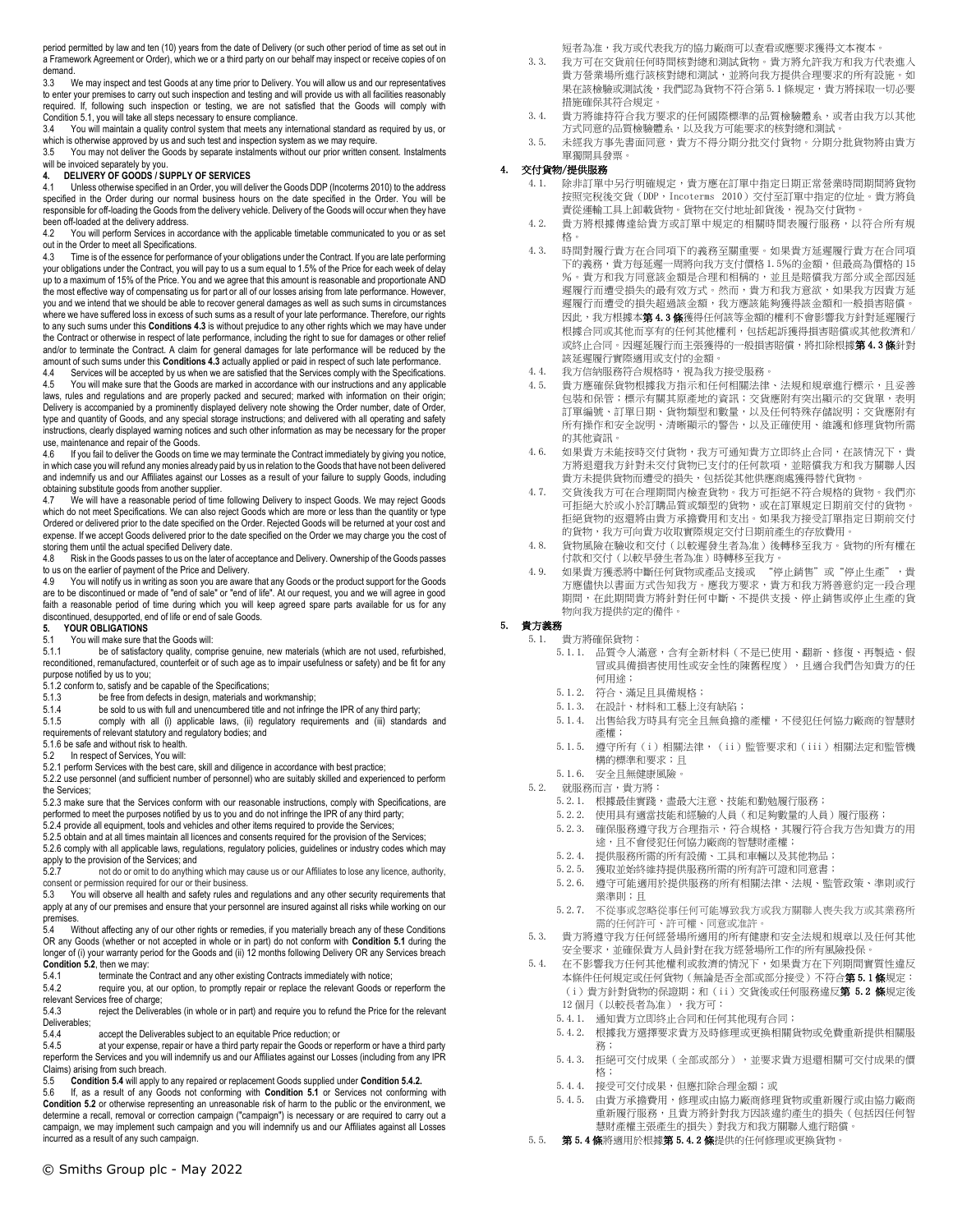## **6. OUR PROPERTY**

6.1 All patterns, dies, moulds or other tooling or materials, supplied by us or prepared or obtained by you for us at our cost ("**Tooling**"), will be marked with our name or as otherwise specified by us and will be and remain our exclusive property returnable in good condition on demand.

You will insure against all risks any Tooling and also any of your own tooling or property which may be kept on our premises for the purposes of providing Deliverables. You will keep all Tooling safe and in good condition while in your custody and/or under your control. All Tooling will be kept separately from your stock and other inventory.

6.3 We reserve the right to charge to you the cost of any Tooling if it is destroyed or damaged or rendered unfit for the purpose for which it was originally manufactured while under your control.<br>6.4 You will not dispose of any Tooling other than in accordance with our prior writ

You will not dispose of any Tooling other than in accordance with our prior written instructions. You will not, at any time, use Tooling, nor will you allow Tooling to be used by anyone else for any purpose other than

the supply of the Deliverables unless we have previously provided our consent in writing. 6.5 We will have the right to enter your premises and remove Tooling at any time without being liable for trespass or for damages of any sort.

# **7. ASSIGNMENT OF IPR**

This Condition 7 will apply if the Goods are to be made, modified or redesigned to our Specification. Any bespoke Specification or Work Product you create or have created for us will be treated as "Goods" for the purposes of this **Condition 7.**

7.2 We will own all present and future IPR (together with all economic and proprietary rights) in the Goods and our specification. Accordingly, you will not use our specification other than to manufacture the Goods for us. With full title guarantee, you:

7.2.1 assign to us all IPR in the Goods which subsist as at the date of the Contract;

7.2.2 assign to us (by way of present assignment of the future copyright) all future copyright in the Goods immediately upon its creation; and

7.2.3 agree to assign to us all other IPR in the Goods immediately upon its creation.<br>7.3 You will:

You will:

7.3.1 at your own cost, execute all such documents and do all such acts and things as we may request from time to time in order to secure our full right, title and interest in the IPR in the Goods; and

7.3.2 obtain the waiver of all moral rights (and any broadly equivalent rights) in the Goods.

7.4 The exception to **Condition 7.2** above is that any IPR in existing products, materials or data used to create Goods ("**Existing Materials**") will continue to belong to you (or your suppliers). You grant (and, where<br>applicable, will ensure that your suppliers grant) to us, our Affiliates and our and their end customers a nonexclusive, perpetual, royaltyfree, irrevocable licence to use and to have used Existing Materials which form part of any Goods

#### **8. PRICE AND PAYMENT**

8.1 As long as you perform your obligations in accordance with the terms of the Contract, we will pay the Price to you in accordance with **Condition 8**.<br>8.2 The only sums of money we will pay

The only sums of money we will pay in connection with the supply of the Deliverables are the Price which will be inclusive of all costs and expenses incurred by you including all packaging, insurance, carriage, duties and delivery costs.

8.3 Any sum payable under the Contract is exclusive of value added tax, sales tax and/or goods and services tax (and any other similar or equivalent taxes, duties, fees and levies imposed from time to time by any government or other authority) upon any supply made to us which will be payable in addition to that sum in the manner and at the rate prescribed by law from time to time but inclusive of all other taxes, fees and levies imposed from time to time by any government or other authority.

8.4 You may invoice us for the Price for the Goods following Delivery and for Services following completion. 8.5 Other than as set out in **Conditions 8.7** and **8.9**, invoices will be payable by us within 60 days following the date of receipt by us, plus the number of days until our next payment run. You will send invoices to the address specified in the Order.

8.6 No payment made by us will constitute acceptance by us of any Deliverables or otherwise affect any rights or remedies which we may have against you including the right to recover any amount overpaid or wrongfully paid to you.

8.7 We may withhold payment of any disputed sum until the dispute is settled.<br>8.8 If any undisputed sum payable under the Contract is not paid when due

8.8 If any undisputed sum payable under the Contract is not paid when due you may charge us interest daily on that sum at 3% per year subject to any maximum or minimum rate of interest on overdue invoices specified by applicable law, from the due date until the date of payment (whether before or after judgment).

8.9 We may set-off, deduct or withhold any liability which you have to us against any liability which we have to you.

#### **9. TERMINATION**

9.1 Without limiting any other right we may have to terminate a Contract, if you commit a material breach of these Conditions we may terminate the Contract and any other existing Contracts immediately with written notice. Any breach of **Conditions 11, 12** or **15.9** will be deemed to be a material breach.

9.2 Without limiting any other right we may have to terminate a Contract, we may terminate the Contract immediately by giving you written notice if you (a) have a receiver, administrator or liquidator (provisional or otherwise) appointed; (b) are subject to a notice of intention to appoint an administrator or any other resolution on insolvency; (c) pass a resolution for your winding-up; (d) have a winding up order made by a court in respect of you; (e) enter into any composition or arrangement with creditors; (f) cease to carry on business; (g) are the subject of anything similar or equivalent to that set out in (a) to (f) under any applicable laws; or (h) you are subject to any change of Control and you will notify us immediately upon the occurrence of any such event or circumstance.

9.3 Following expiry or termination of the Contract:<br>9.3.1 any Conditions which expressly or impli

any Conditions which expressly or impliedly continue to have effect after expiry or termination of the Contract will continue in force; and<br>9.3.2 all other rights and obligation

all other rights and obligations will immediately stop but will not affect any of your or our rights, obligations, claims and liabilities which may exist prior to the date of expiry or termination; and

9.3.3 each party will immediately stop using the other party's Confidential Information and will as soon as reasonably possible, if requested to do so, return to the other party all of the other party's Confidential Information (including all copies and extracts) in its possession or control or confirm its secure destruction; and

9.3.4 each party may keep any of the other party's Confidential Information which it has to keep to comply with any applicable law and **Condition 9.3.3** will not apply to such Confidential Information. **Condition** 

**11** will continue to apply to retained Confidential Information.<br>9.4 If we terminate a Contract we may require you to a If we terminate a Contract, we may require you to deliver to us any supplies, materials or drawings produced or acquired by you for the terminated part of the Contract and we will agree, in good faith, on the amount payable for the same.

### **10. LIABILITY AND INSURANCE**

10.1 You will indemnify us and our Affiliates against all our and their Losses arising from your breach of or negligent performance of or your failure to perform or delay in performing any part of these Conditions. We may, at our discretion, control the defence of any claim in respect of which you are required to indemnify us under a Contract.

10.2 Subject to **Condition 10.3**, we will not have any Liability to you for any (i) loss of profit, goodwill or revenue; or (ii) any indirect, consequential or special loss.

10.3 Nothing in these Conditions or any Contract will operate to exclude or restrict one party's Liability (if any) to the other (including for a person for whom it is vicariously liable):

5.6. 如果由於任何貨物不符合**第5.1條**或服務不符合**第5.2條**或以其他方式呈現對公 眾或環境造成不合理危害的風險,我方認為有必要或被要求進行召回、移除或 更正活動("活動"),我方可實施該運動,且貴方將針對因任何該活動造成 的所有損失賠償我方和我方關聯人。

## 6. 我方財產

- 6.1. 由我方提供或由貴方為我方獲得但由我方承擔費用的圖案、模具、模型或其他 工具或材料("工具"),將以我方名稱或我方另行規定的方式標示,並將是 且持續是我方的獨家財產,應要求應在良好狀態下返還。
- 6.2. 貴方將針對任何工具和為了提供可交付成果而在我方經營場所存放的貴方工具 或財產投保一切險。貴方應負責在貴方保管和/或控制之下的所有工具始終處於 。<br>安全和良好狀態。所有工具將與貴方庫存和其他存貨分開存放。
- 6.3. 如果任何工具在貴方控制期間發生毀損滅失或不適合其最初製造的目的,我方 保留針對任何工具向貴方收取任何費用的權利。
- 6.4. 除非按照我方事先書面指示,貴方不得處置任何工具。除非我們事先書面同 意,貴方不得在任何時間基於除提供可交付成果外的任何其他目的使用或允許 任何其他人使用工具。
- 6.5. 我們有權隨時進入貴方營業場所並移除工具,無需承擔侵害責任或任何形式的 損害賠償責任。

## 7. 智慧財產權的轉讓

- 如果需根據我方規格製造、修改或重新設計貨物,適用本第7條規定。貴方為我 方製作的任何預定規格或工作產品,就本第7條而言,均被視為"貨物"。
- 7.2. 我方將對貨物和我方規格擁有所有現時和未來的智慧財產權(連同所有經濟和 所有權權利)。因此,除了為我方製造貨物外,貴方不得使用我方規格。具備 完整所有權保證,貴方:
	- 7.2.1. 向我方轉讓在訂立合同時存在於貨物的所有智慧財產權;
	- 7.2.2. 在創作時立即向我方轉讓在貨物中的所有未來版權(通過現時轉讓未來 版權的方式);且
	- 7.2.3. 同意在創作後立即向我方轉讓貨物中的所有其他智慧財產權。
- 7.3. 貴方將:
	- 7.3.1. 自行承擔費用,簽署我方不時可能要求的所有檔並作出我方不時可能要 求的一切作為及事情,以確保我方對貨物中智慧財產權享有全部權利、 產權和利益;並
	- 7.3.2. 獲得對貨物所有精神權利(以及任何廣泛對等的權利)的放棄。
- 7.4. 上述第7.2條的例外情況是,用於創建貨物的現有產品、材料或資料("現有材 料")中的任何智慧財產權將繼續屬於貴方(或貴方的供應商)。貴方向我 方、我方關聯人和我方或其終端客戶授予(並視情況而定確保貴方的供應商向 授予)非獨占、永久、免特許使用費、不可撤銷的許可,以使用或允許他人使 用構成任何貨物一部分的現有材料。

## 8. 價格與支付

- 8.1. 只要貴方按照合同條款履行義務,我方將根據第8條向貴方支付價款。
- 8.2. 我方針對供應可交付成果應支付的金額僅為價格,其中包括貴方產生的所有費 用和支出,包括所有包裝、保險、運輸、關稅和交付費用。
- 8.3. 合同項下應支付的任何金額不包括針對向我方供應貨物徵收的增值稅、銷售稅 和/或商品和服務稅(以及任何政府或其他機構不時徵收的任何其他類似或相當 的稅收、關稅、費用和徵稅),該等稅費應另行按照法律不時規定的方式和費 率支付,但應包括任何政府或其他機構不時徵收的所有其他稅費、費用和徵 稅。
- 8.4. 貴方可交付貨物後和完成服務後針對貨物和服務的價格向我方開立帳單。
- 8.5. 除第 8.7 條和第 8.9 條規定外,我方應在收到帳單之日後 60 日,再加上直至我 方下一付款流程前之天數之期間內支付帳單。貴方應將帳單發送至訂單中指定 的位址。
- 8.6. 我方付款不構成我方對任何可交付成果的接受或以其他方式影響我方可能對貴 方享有的任何權利或救濟,包括追償向貴方多付或錯付金額的權利。
- 8.7. 我方可在糾紛解決前扣留任何爭議款項。
- 8.8. 如果根據合同應支付的任何無爭議金額到期未予支付,貴方可自到期日至付款 日(無論在判決前還是判決後)按 3%的年利率按日向我方收取利息,但以相關 法律規定的逾期帳單的任何最高或最低利率為限。
- 8.9. 我方可從我方欠貴方的任何債務中抵銷、扣除或扣留貴方欠我方的任何債務。

9. 終止

- 9.1. 在不限制我方可終止合同的任何其他權利的情況下,如果貴方嚴重違反本條 件,我方可書面通知貴方立即終止合同和任何其他現有合同。對第 11、12 或 15.9 條的違反將被視為重大違約。
- 9.2. 在不限制我方可終止合同的任何其他權利的情況下,發生下列任一情況的,我 方可向貴方發出書面通知立即終止合同:(a)獲任命財產接管人、財產管理人 或清算人(臨時或其他);(b)有意就任命財產管理人或任何其他破產決議發 出通知;(c)通過決議解決清盤問題;(d)法院針對貴方簽發清盤令;(e) 與債權人達成任何債務和解或安排;(f)停止營業;(g)根據任何相關法律 類似或等同於(a)至(f)項所列任何情況的客體;或(h)貴方發生任何控制 權變更,發生任何該等事件或情況時,貴方應立即告知我方。
- 9.3. 合同到期或終止後:
	- 9.3.1. 任何明示或默示在合同到期或終止後繼續有效的條件將繼續有效;
	- 9.3.2. 所有其他權利和義務將立即停止,但不會影響到期或終止日期之前可能 存在的貴方和我方的任何權利、義務、索賠和債務;
	- 9.3.3. 各方將立即停止使用另一方的保密資訊,並在合理可能的情況下儘快 (如被要求)將由其持有或控制的另一方的保密資訊(包括所有副本和 摘錄)返還另一方,或確認其安全銷毀;且
	- 9.3.4. 各方可保留其遵守任何相關法律應保留的另一方的任何保密資訊,第 9.3.3 條不適用於該等保密資訊。第 11 條將繼續適用於保留的保密資 訊。
- 9.4. 如果我方終止合同,我方可要求貴方針對合同已終止部分向我方交付由貴方生 産或獲得的任何物資、材料或圖紙,我方將善意約定為此應支付的金額。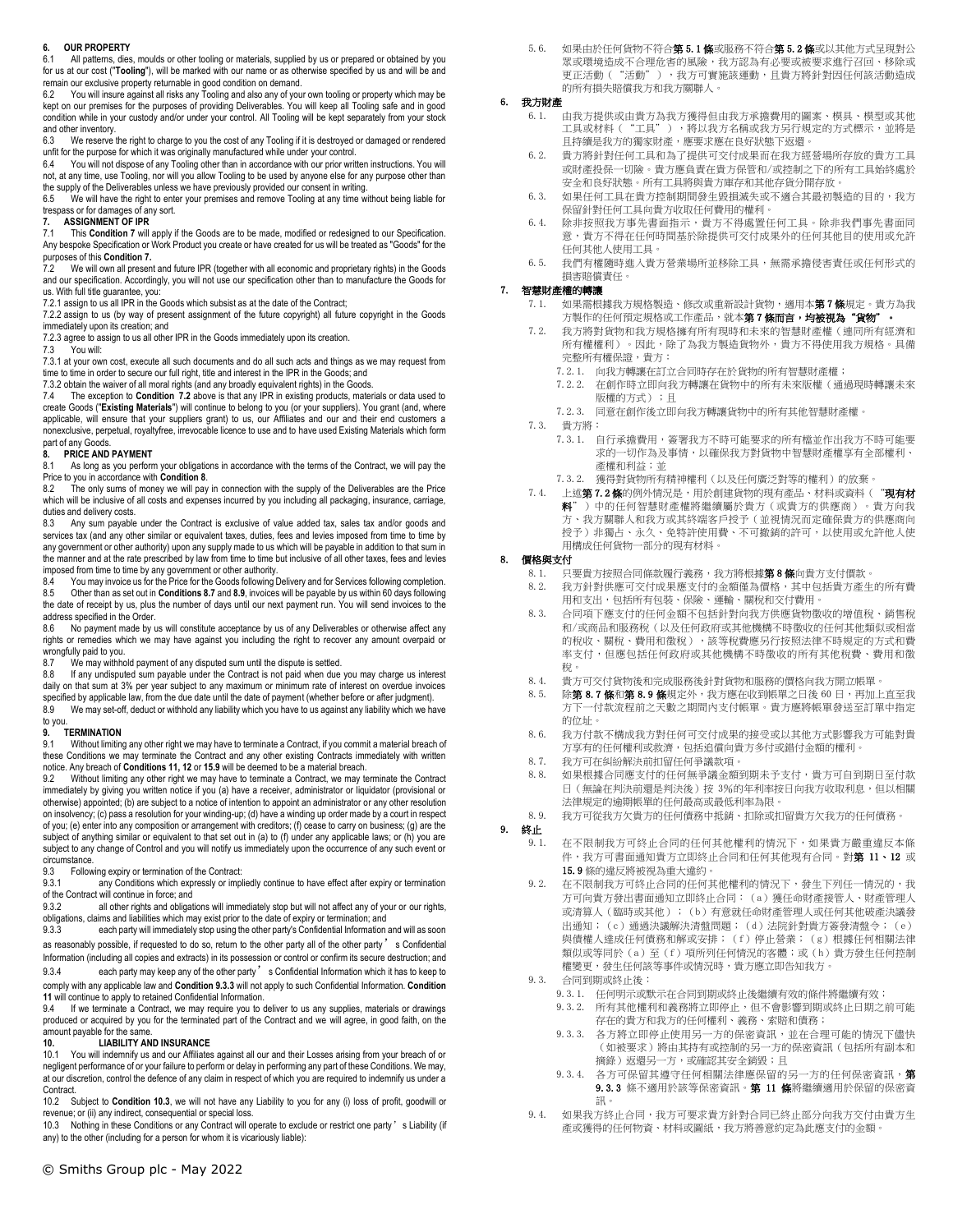- 10.3.1 for death or personal injury resulting from its negligence;
- 10.3.2 for its fraud or fraudulent misrepresentation; or

10.3.3 for any matter for which it is not permitted by law to exclude or limit its liability. 10.4 The exclusions from and limitations of liability contained in these Conditions will apply after as well as before the date of expiry or termination of any Contract.

10.5 The exclusions from, and limitations of, liability set out in this **Condition 10** will be considered severally. The invalidity or unenforceability of any one sub-clause or clause will not affect the validity or enforceability of any other sub-clause or clause and will be considered severable from each other.

10.6 You will have satisfactory insurance cover with a reputable insurer to cover your obligations to us, including public liability insurance cover, cover for any potential liabilities arising from a Contract and any insurances required by law. You will provide evidence of your insurance coverage at our request.

# **11. CONFIDENTIALITY**

11.1 Except as set out in Condition 11.2, each party will:<br>11.1.1 only use the other party's Confidential Info

only use the other party's Confidential Information for the purpose of performing its obligations and exercising its rights under the Contract;

- 11.1.2 keep the other party's Confidential Information secret, safe and secure; and
- 11.1.3 not disclose the other party's Confidential Information to any other person.
- 11.2 Each party may disclose the other party's Confidential Information:<br>11.2.1 to the extent required by law, any court of competent iurisdictic

to the extent required by law, any court of competent jurisdiction or the rules of any government, public or regulatory body or any stock exchange; and

11.2.2 to its officers, directors, employees and professional advisers and, in our case, our Affiliates, agents and sub-contractors, who need the Confidential Information in order for that party to perform its obligations and exercise its rights under the Contract. A party disclosing the other party' s Confidential Information under **Condition 11.2.2** will make sure that each person to whom it discloses that Confidential Information is bound by obligations of confidentiality no less onerous than those set out in this **Condition 11**. 11.3 Each party acknowledges and agrees that damages alone would not be an adequate remedy for breach<br>of Condition 11 by that party. Accordingly, the other party will be entitled, without having to prove special damages, to injunctive relief, equitable relief and/or specific performance for any breach or threatened breach

#### of **Condition 11** by the first party.<br>12<br>**ETHICAL CONDL 12. ETHICAL CONDUCT**

12.1 You will conduct your business ethically and lawfully and in accordance with our Supplier Code of Business Ethics (http://www.smiths.com/responsibility-supplier-code-of-business-ethics.aspx) or an equivalent code of ethics.

12.2 You represent and warrant that you and your subcontractors and suppliers do not use or permit unacceptable labour practices, such as child or forced labour, or unsafe working conditions and comply with all applicable labour and employment laws, regulations, standards and conventions, including the UN's Guiding Principles on Business & Human Rights and the International Labor Organization's Conventions and any similar or equivalent laws applying in the jurisdiction in which we are registered.

12.3 You hereby acknowledge that you are aware of, and agree to comply with all applicable anti-bribery and anti-corruption laws, including but not limited to the Foreign Corrupt Practices Act (FCPA) (and related regulation and guidance) and any similar or equivalent laws applying in the jurisdiction in which we are registered.

12.4 You represent and warrant that you only supply minerals to us and our Affiliates from sources that do not (i) contribute to conflict; and/or (ii) benefit or finance armed groups in the Democratic Republic of Congo or any adjoining country. You have adopted, and require your suppliers of minerals to adopt, conflict mineral policies and management systems.

12.5 You will permit us, and any person nominated by us, to have such access to your premises, personnel, systems, books and records as we may require to verify your compliance with this **Condition 12**. We also reserve the right to inquire and investigate your conduct to satisfy ourself of your compliance with this **Condition 12** and to discontinue a business relationship with you if you or any of your officers, directors or employees is found to have breached any part of this **Condition 12.** 

12.6 We are required to demonstrate that our products and our use of certain materials comply with laws and regulations (including environmental laws and regulations) and international standards. You will promptly provide us with information and declarations that we may reasonably request to enable us to comply with all applicable laws, regulations and standards, including but not limited to IEC 62474 – Material Declaration for Product of and for the Electrotechnical Industry.

## **13. NOTICE**

13.1 Notices and other communications provided for the purposes of a Contract will be in writing, and delivered by courier or by hand to the relevant party's address as specified on the Order (or such other address which is notified to the other party in writing from time to time), in the case of a notice to us, marked for the attention of such person as we specify.

# **14. EXPORT / IMPORT / ECONOMIC SANCTIONS CONTROLS**

You agree to comply with all applicable export controls and import and economic sanctions laws and regulations, including those of your country of incorporation, from where the Goods will be supplied, where the Goods will be received and any other relevant jurisdiction. You will also obtain, as required, and comply with all applicable government authorizations and their provisos in supplying the Goods. Without limiting the foregoing, you will not transfer any export controlled item, data or services provided by us in relation to the Contract, to include transfer to any persons, including those persons employed by or associated with, or under contract to you or you lower-tier suppliers, without the authority of an applicable licence, exemption or exception.

14.2 You will provide to us all information necessary to support any regulatory or government authorization requirements we have regarding the Goods.

14.3 You will indemnify us and our Affiliates for all Losses arising out of any breach by you of this Clause 14. **15. GENERAL**

15.1 The Contract constitutes the entire agreement between the parties and supersedes any prior agreement or arrangement in respect of its subject matter and, subject to **Condition 10.3**, neither party has entered into the Contract in reliance upon, and it will have no remedy in respect of, any misrepresentation, representation or statement (whether made by the other party or any other person and whether made by the first party or any other person) which is not expressly set out in the Contract.

15.2 A party's delay in exercising, partial exercising or failure to exercise a right or remedy under the Contract will not constitute a waiver of, or prevent or restrict future exercise of, that or any other right or remedy. A waiver of any right, remedy, breach or default will only be valid if it is in writing and signed by the party giving it.<br>15.3. If any term of the Contract is found by any court or body or authority of competent jurisdiction

If any term of the Contract is found by any court or body or authority of competent jurisdiction to be illegal, unlawful, void or unenforceable, such term will be deemed to be severed from the Contract and this will not affect the remainder of the Contract which will continue in full force and effect.

15.4 Except to the extent otherwise specified in these Conditions, variations to the Contract must be agreed in writing and signed by both parties.

15.5 No partnership, agency or joint venture between the parties will be created by the Contract.

15.6 Each party agrees that it is an independent contractor and is entering into the Contract as principal and not as agent for or for the benefit of any other person.

15.7 Each of our Affiliates will be entitled to enforce in their own capacity the terms of any Contract under which that Affiliate receives a benefit and we shall also be entitled to enforce such terms on their behalf.

15.8 Save as provided in **Condition 15.7**, the parties do not intend that any term of a Contract will be enforceable by any person who is not a party to it.

## 10. 責任和保險

- 10.1. 對於因貴方違約、疏忽履行或未履行或延遲履行本條件任何部分而對我方和我 方關聯人產生的損失,貴方將賠償我方和我方關聯人。我方可自行酌情控制貴 方根據合同應向我方作出賠償的任何索賠的抗辯。
- 10.2. 在不違反第 10.3 條規定的情況下,我們針對以下損失對貴方不承擔任何責任: (i)利潤、商譽或收入損失;或(ii)任何間接、結果或特殊損失。
- 10.3. 本條件或任何合同中的任何規定均不得排除或限制一方針對以下內容向另一方 承擔的責任(如果有)(包括其承擔替代責任的人):
	- 10.3.1. 因過失導致的死亡或人身傷害;
	- 10.3.2. 因欺詐或欺詐性虛假陳述;
	- 10.3.3. 法律不允許排除或限制責任的任何事項。
- 10.4. 本條件規定的責任排除條款和責任限制將在任何合同到期或終止之後以及之前 適用。
- 10.5. 本第 10 條規定的責任排除和限制將分別予以考慮。任何條款無效或不可強制履 行均不會影響任何其他條款的有效性或可強制履行性,且將被視為可相互分 割。
- 10.6. 貴方應向有信譽的保險人購買令人滿意的保險,承保貴方針對我方的義務,包 括公共責任險、潛在合同責任險和法律規定的任何保險。應我方要求,貴方應 提供保險證據。

## 11. 保密性

11.1. 除第 11.2 條規定外,各方將:

- 11.1.1. 僅為了履行其在合同項下的權利和義務而使用另一方的保密資訊;
- 11.1.2. 使對方的保密資訊處於保密、安全、有保障的狀態;且
- 11.1.3. 不向任何其他人披露對方的保密資訊。
- 11.2. 在下列情況下,各方可披露對方的保密資訊:
	- 11.2.1. 在法律、任何有管轄權的法院或任何政府、公共或監管機構或任何證券 交易所的規章所要求的範圍內;和
	- 11.2.2. 向需要保密資訊以履行其在合同項下權利和義務的其高級職員、董事、 雇員和專業顧問,以及就我方而言,我方關聯人、代理人和分包商。一 方根據第11.2.2 條披露另一方保密資訊時,應確保獲披露保密資訊的每 個人受保密義務約束的程度,不低於本**第 11 條**規定的程度
- 11.3. 各方承認並同意,損害賠償本身並不足以成為該方違反第 11 條行為的充分救 濟。因此,另一方將有權在無需證明特別損害賠償的情況下,針對前者違反或 可能違反第 11 條規定的行為獲得禁令救濟、衡平救濟和/或強制履行。

## 12. 道德行為

- 12.1. 貴方應遵守我方的"供應商商業道德準則" ( http://www.smiths.com/responsibility-supplier-code-of-businessethics.aspx)或相應的道德準則,以合乎道德且合法的方式開展業務
- 12.2. 貴方陳述和保證,貴方和貴方的分包商和供應商不會使用或允許不可接受的勞 動行為,如童工或強迫勞動或不安全的工作條件,遵守所有相關勞動和職業法 律、法規、標準和慣例,包括聯合國的《工商企業與人權問題指導原則》和國 際勞工組織的各項公約,以及適用於我方登記所在司法管轄區的任何類似或同 等法律。
- 12.3. 貴方特此確認,貴方瞭解並同意遵守所有相關的反賄賂和反腐敗法律,包括但 不限於《海外反腐敗法》(FCPA)(及相關法規和指南)以及適用於我方登記 所在司法管轄區的任何類似或同等法律。
- 12.4. 貴方陳述和保證,貴方向我方和我方關聯人供應礦產的來源不得(i)導致衝 突;和/或(ii)使剛果民主共和國或任何相鄰國家的武裝團體獲得利益或資 助。貴方已採納並要求貴方礦產供應商採納衝突礦產政策和管理體系。
- 12.5. 貴方將允許我方及我方任命的任何人獲取我方要求的許可權,查看貴方的經營 場所、人員、系統、帳簿和記錄,以驗證貴方是否遵守本第 12 條。我方亦保留 對貴方行為進行查詢和調查的權利,以信納貴方遵守本第 12 條規定,且如果貴 方或貴方任何高級職員、董事或員工被認定違反本**第 12 條任何部分, 我方有權** 終止與貴方的業務關係。
- 12.6. 我們需要證明我們的產品和使用的材料符合法律法規(包括環境相關的法律法 規)和國際標準。您將及時向我們提供我們合理要求的資訊和聲明,以使我們 能夠遵守所有適用的法律、法規和標準,這標準包括但不限於 IEC 62474 – 電 工行業產品聲明。

## 13. 通知

13.1. 為合同目的提供的通知和其他通訊應書面做成,通過快遞或親自交付至訂單指 定的相關方位址(或不時書面告知另一方的其他地址),如向我方發出通知, 請注明收件人為我方指定人員。

## 14. 出口/進口/經濟制裁控制

- 14.1. 貴方同意遵守所有相關出口管制及進口和經濟制裁的法律法規,包括貴方公司 成立地、貨物供應地、收貨地和任何其他相關司法管轄區的法律法規。貴方還 應獲得並遵守所有相關政府授權和其針對供應貨物的附帶條件。在不限制前述 規定的情況下,如果不存在任何相關許可、豁免或例外情況,貴方不得轉讓我 方針對合同提供的任何出口管制物品、資料或服務,包括向任何人轉讓,包括 受雇於貴方或貴方下級供應商或與貴方或貴方下級供應商有關聯或有合同關 係。
- 14.2. 貴方將向我方提供所有必要資訊,以支援我方滿足針對貨物的任何監管或政府 授權要求。
- 14.3. 因貴方違反本第 14 條而產生的任何損失,貴方將向我方和我方關聯人進行賠 償。

## 15. 一般規定

- 15.1. 合同構成雙方之間針對其標的的完整協定,取代任何先前協定或安排,且除第 10.3 條規定外,任何一方訂立合同均未信賴合同未明確規定的任何虛假陳述、 陳述或聲明(無論由另一方或任何其他人作出或由該方或任何其他人作出), 且不會對此享有任何救濟。
- 15.2. 一方延遲履行、部分履行或未履行合同項下的權利或救濟不構成對該權利或任 何其他權利或救濟的放棄,阻止或限制今後對該權利或任何其他權利或救濟的 行使。對任何權利、救濟、違約、不履行義務的棄權,只有在書面做成,並經